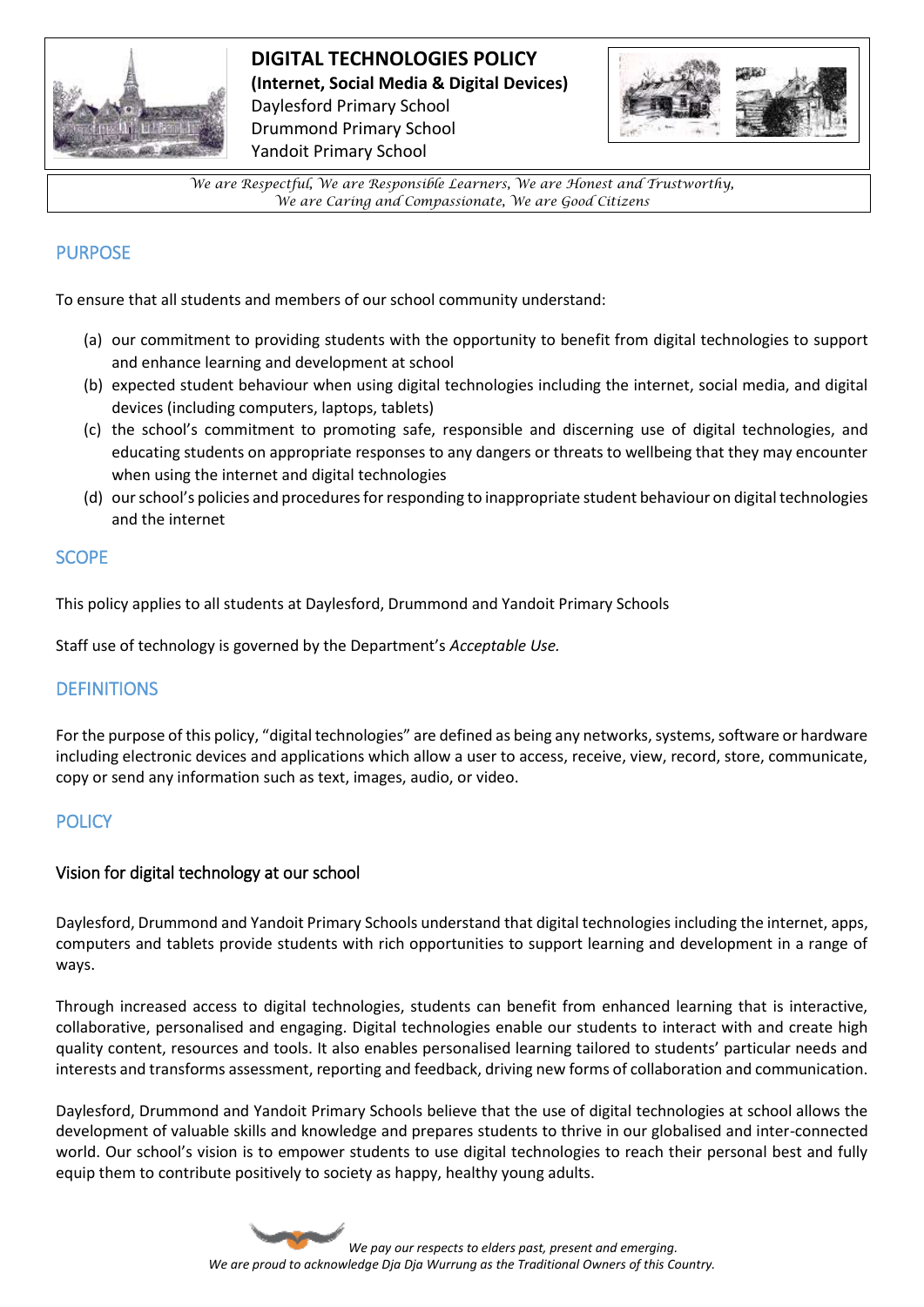Safe and appropriate use of digital technologies

Digital technology, if not used appropriately, may present risks to users' safety or wellbeing. At Daylesford, Drummond and Yandoit Primary Schools, we are committed to educating all students to be safe, responsible and discerning in the use of digital technologies, equipping them with skills and knowledge to navigate the digital age.

At Daylesford, Drummond and Yandoit Primary Schools, we:

- use online sites and digital tools that support students' learning, and focus our use of digital technologies on being learning-centred
- restrict the use of digital technologies in the classroom to specific uses with targeted educational or developmental aims
- supervise and support students using digital technologies in the classroom
- effectively and responsively address any issues or incidents that have the potential to impact on the wellbeing of our students
- have programs in place to educate our students to be promoting safe, responsible and discerning use of digital technologies.
- educate our students about digital issues such as online privacy, intellectual property and copyright, and the importance of maintaining their own privacy online
- actively educate and remind students of our *Student Engagement* policy that outlines our School's values and expected student behaviour, including online behaviours
- have an Acceptable Use Agreement outlining the expectations of students when using digital technology at school
- use clear protocols and procedures to protect students working in online spaces, which includes reviewing the safety and appropriateness of online tools and communities, removing offensive content at earliest opportunity
- educate our students on appropriate responses to any dangers or threats to wellbeing that they may encounter when using the internet and other digital technologies
- provide a filtered internet service to block access to inappropriate content
- refer suspected illegal online acts to the relevant law enforcement authority for investigation
- support parents and carers to understand safe and responsible use of digital technologies and the strategies that can be implemented at home through regular updates in our newsletter and annual information sheets.

Distribution of school owned devices to students and personal student use of digital technologies at school will only be permitted where students and their parents/carers have completed a signed Acceptable Use Agreement.

It is the responsibility of all students to protect their own password and not divulge it to another person. If a student or staff member knows or suspects an account has been used by another person, the account holder must notify classroom teacher immediately.

All messages created, sent or retrieved on the school's network are the property of the school. The school reserves the right to access and monitor all messages and files on the computer system, as necessary and appropriate. Communications including text and images may be required to be disclosed to law enforcement and other third parties without the consent of the sender.

#### Student behavioural expectations

When using digital technologies, students are expected to behave in a way that is consistent with Daylesford, Drummond and Yandoit Primary Schools *Statement of Values, Student Wellbeing and Engagement* policy and *Bullying Prevention* policy.

When a student acts in breach of the behaviour standards of our school community (including cyberbullying, using digital technologies to harass, threaten or intimidate, or viewing/posting/sharing of inappropriate or unlawful content), Daylesford, Drummond or Yandoit Primary Schools will institute a staged response, consistent with our policies and the Department's *Student Engagement and Inclusion Guidelines.*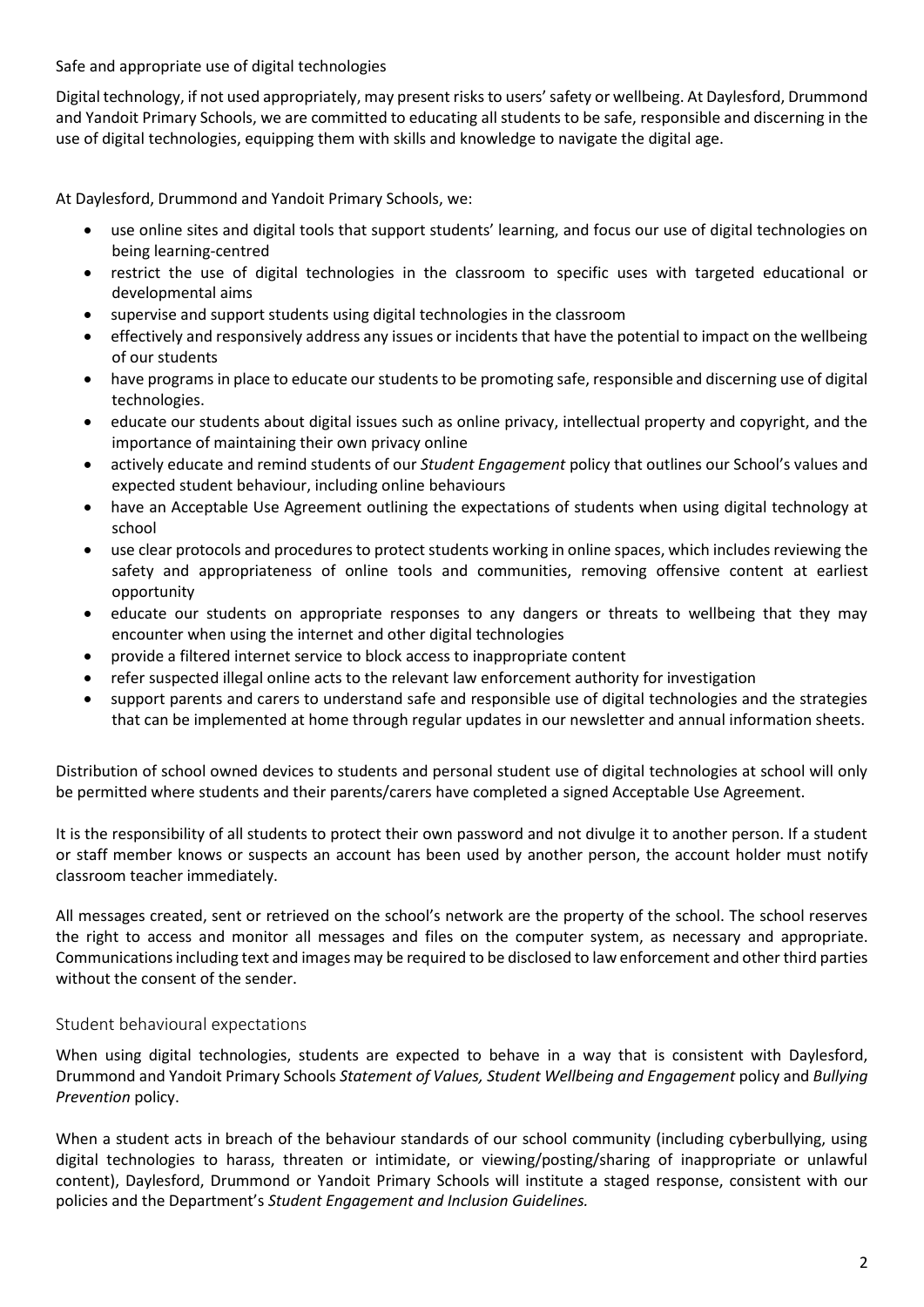Breaches of this policy by students can result in a number of consequences which will depend on the severity of the breach and the context of the situation. This includes:

- removal of network access privileges
- removal of email privileges
- removal of internet access privileges
- removal of printing privileges
- other consequences as outlined in the school's *Student Wellbeing and Engagement* and *Bullying Prevention* policies.

# REVIEW CYCLE

This policy was approved by School Council 19<sup>th</sup> November 2019 and is scheduled for review in November 2021.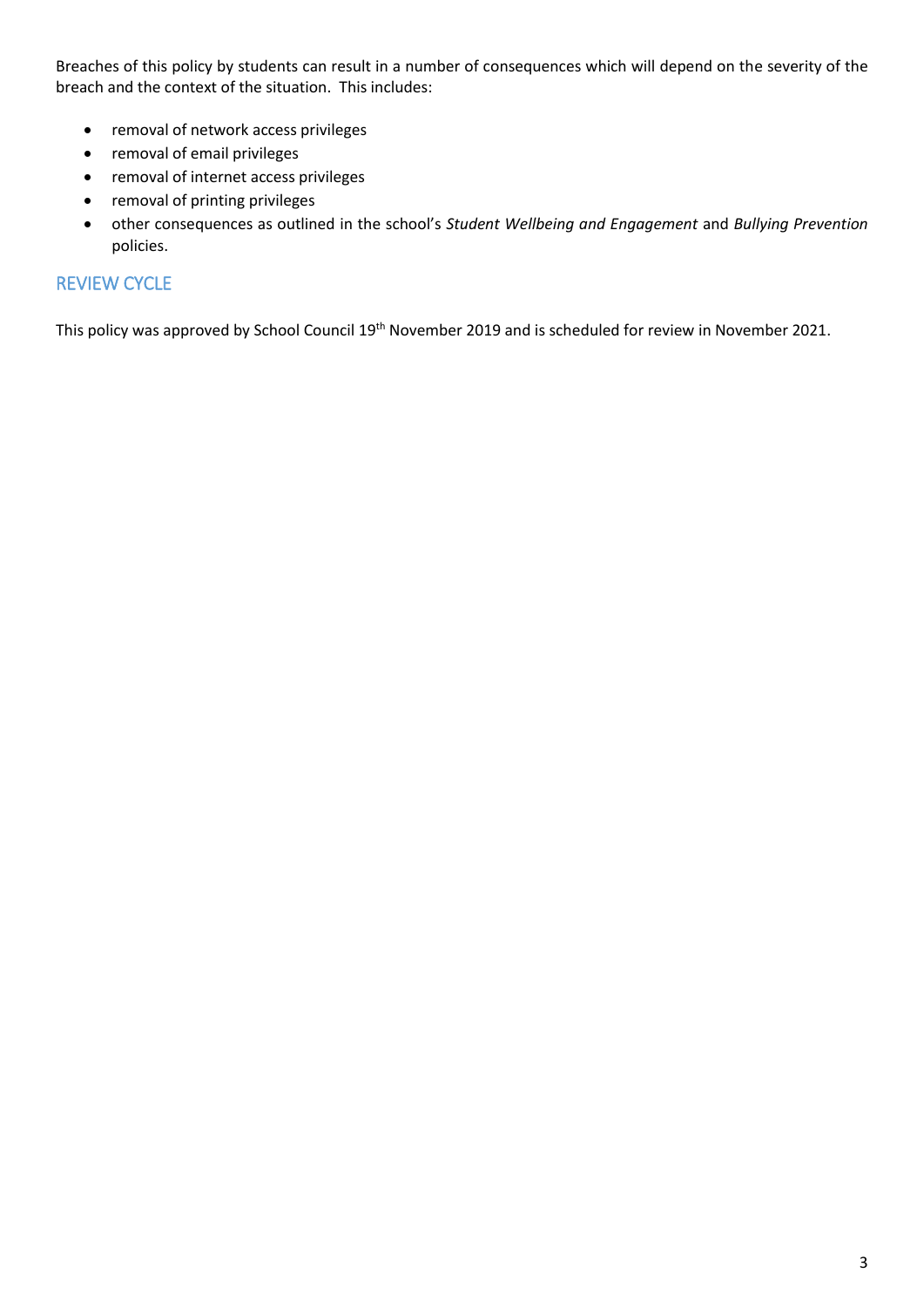# **School profile statement**

At Daylesford, Drummond and Yandoit Primary Schools we support the right of all members of the school community to access safe and inclusive learning environments, including digital and online spaces. This form outlines the School's roles and responsibilities in supporting safe digital learning, as well as the expected behaviours we have of our students when using digital or online spaces.

At our School we:

- Have a **Student Engagement Policy** that outlines our School's values and expected student behaviour. This Policy includes online behaviours;
- Have programs in place to educate our students to be safe and responsible users of digital technologies;
- Educate out students about digital issues such as online privacy, intellectual property and copyright;
- Supervise and support students using digital technologies in the classroom;
- Use clear protocols and procedures to protect students working in online spaces. This includes reviewing the safety and appropriateness of online tools and communities, removing offensive content at earliest opportunity, and other measures;
	- o See: [Duty of Care and Supervision](http://www.education.vic.gov.au/about/programs/bullystoppers/Pages/prindutycare.aspx) 
		- [\(www.education.vic.gov.au/about/programs/bullystoppers/Pages/prindutycare.aspx\)](http://www.education.vic.gov.au/about/programs/bullystoppers/Pages/prindutycare.aspx)
- Provide a filtered internet service to block inappropriate content. We acknowledge, however, that full protection from inappropriate content cannot be guaranteed
- Use online sites and digital tools that support students' learning;
- Address issues or incidents that have the potential to impact on the wellbeing of our students;
- Refer suspected illegal online acts to the relevant Law Enforcement authority for investigation;
- Support parents and care-givers to understand safe and responsible use of digital technologies and the strategies that can be implemented at home. The following resources provide current information from both the [Department of Education &](http://www.education.vic.gov.au/about/programs/bullystoppers/Pages/parentmodules.aspx) Training and The Children's eSafety Commission:
	- o [Bullystoppers Parent Interactive Learning Modules](http://www.education.vic.gov.au/about/programs/bullystoppers/Pages/parentmodules.aspx) [\(www.education.vic.gov.au/about/programs/bullystoppers/Pages/parentmodules.aspx\)](http://www.education.vic.gov.au/about/programs/bullystoppers/Pages/parentmodules.aspx)
	- o [iParent | Office of the Children's eSafety Commissioner](https://www.esafety.gov.au/education-resources/iparent) [\(https://www.esafety.gov.au/education-resources/iparent\)](https://www.esafety.gov.au/education-resources/iparent)

# **Safe, responsible and behaviour**

When I use digital technologies I **communicate respectfully** by**:**

- always thinking and checking that what I write or post is polite and respectful
- being kind to my friends and classmates and thinking about how the things I do or say online might make them feel (*ask students to reflect on how they would feel*.)
- not sending mean or bullying messages or forwarding them to other people.
- creating and presenting my own work, and if I copy something from online, letting my audience know by sharing the website link to acknowledge the creator.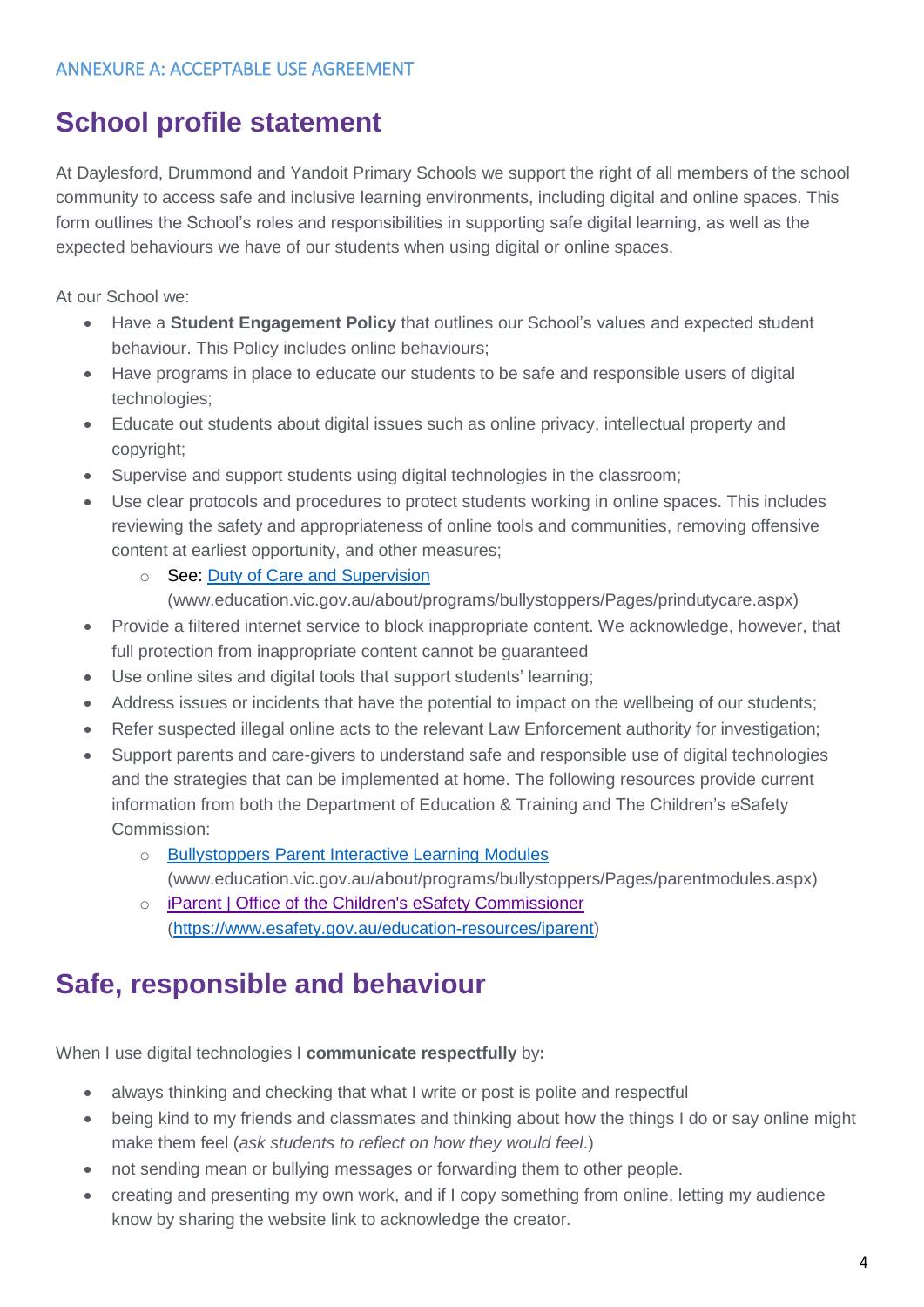When I use digital technologies I **protect personal information** by being aware that my full name, photo, birthday, address and phone number is personal information and is not to be shared online. This means I:

- protect my friends' information in the same way
- protect my passwords and don't share them with anyone except my parent
- only ever join spaces with my parents or teacher's guidance and permission
- never answer questions online that ask for my personal information
- know not to post three or more pieces of identifiable information about myself.

When I use digital technologies I **respect myself and others** by thinking about what I share online. This means I:

- stop to think about what I post or share online
- use spaces or sites that are appropriate, and if I am not sure I ask a trusted adult for help
- protect my friends' full names, birthdays, school names, addresses and phone numbers because this is their personal information
- speak to a trusted adult if I see something that makes me feel upset or if I need help
- speak to a trusted adult if someone is unkind to me or if I know someone else is upset or scared
- don't deliberately search for something rude or violent
- turn off or close the screen if I see something I don't like and tell a trusted adult
- am careful with the equipment I use.

At school we/I have:

- discussed ways to be a safe, responsible and ethical user of digital technologies.
- presented my ideas around the ways that I can be a smart, safe, responsible and ethical user of digital technologies.

I will use this knowledge at school and everywhere I use digital technologies.

## **Signature**

I understand and agree to comply with the terms of acceptable use and expected standards of behaviour set out within this agreement.

I understand that there are actions and consequences established within the school's Student Engagement Policy if I do not behave appropriately.

| Student signature:                                                                      |
|-----------------------------------------------------------------------------------------|
| School contact name for support and /or agreement :                                     |
|                                                                                         |
| Parent/Guardian Name:                                                                   |
| Parent/Guardian Signature:<br><u> 1980 - Andrea Stadt Britain, amerikansk politik (</u> |
| Date:                                                                                   |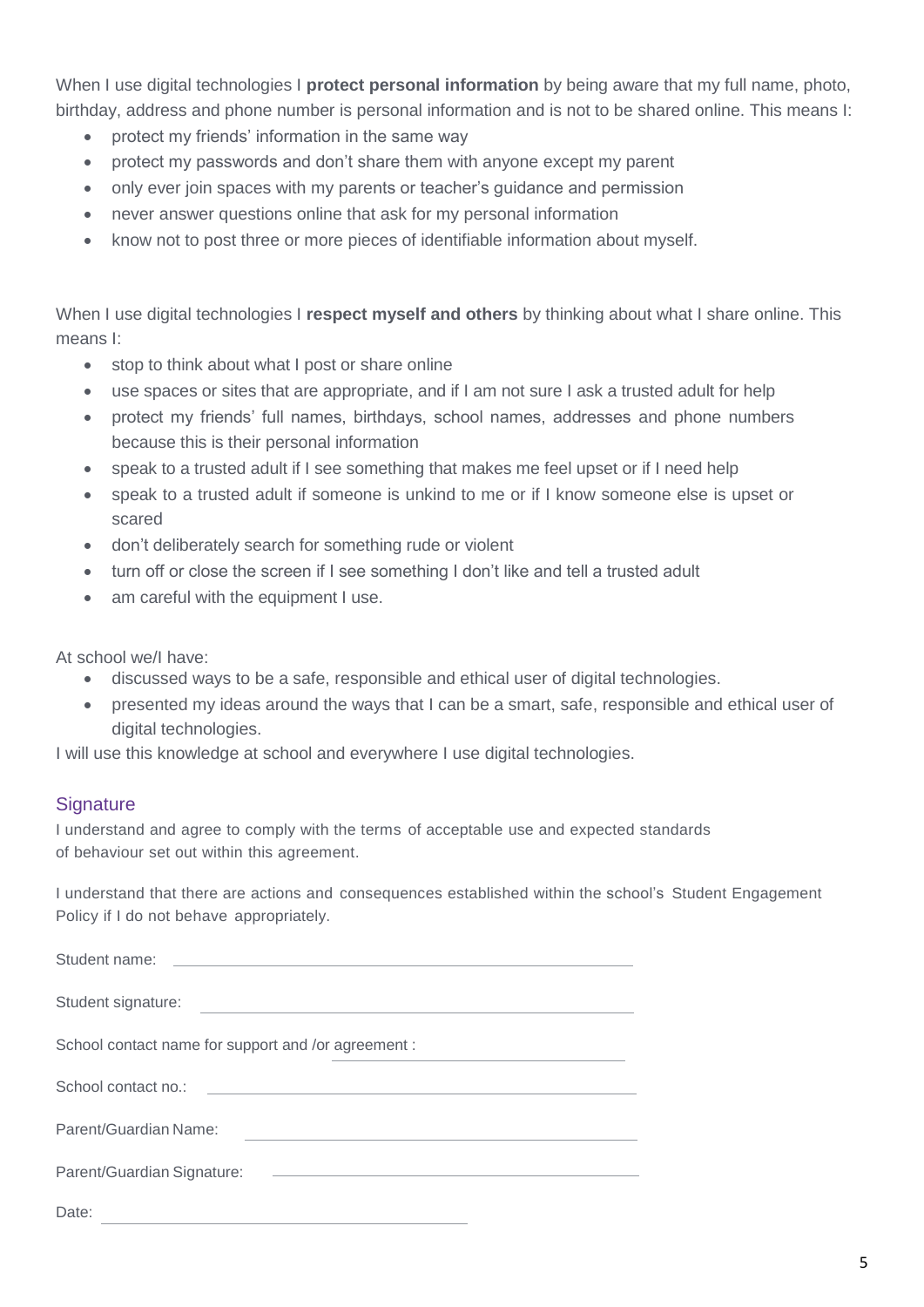# **My ideas on safe and responsible behaviour**

When I use digital technologies **I communicate respectfully.** This means I:

**(write or draw…)**

When I use digital technologies I **protect personal information.** This means I:

**(write or draw…)**

When I use digital technologies I **respect myself and others.** This means I:

**(write or draw…)**